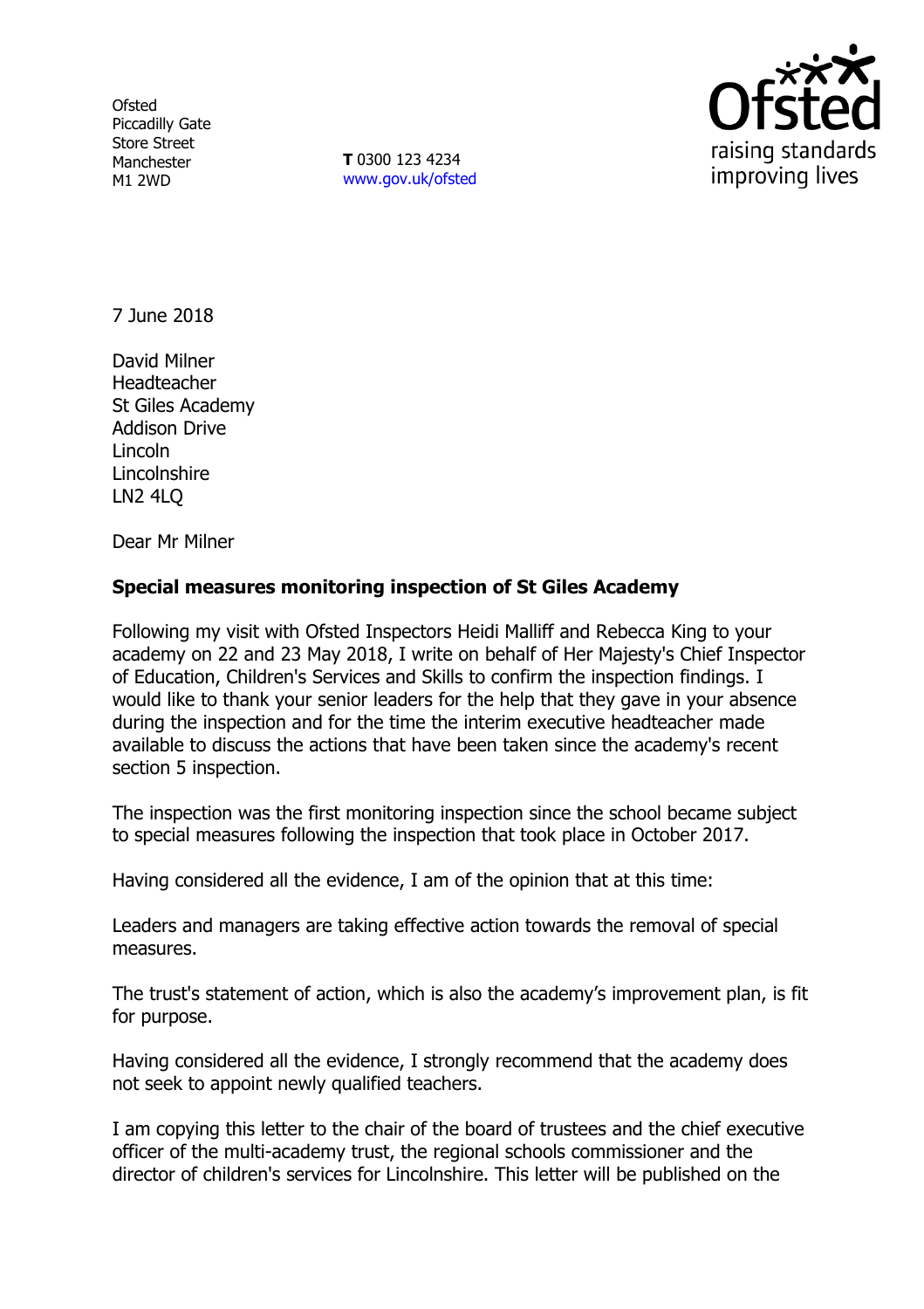

Ofsted website.

Yours sincerely

Stephanie Innes-Taylor

# **Her Majesty's Inspector**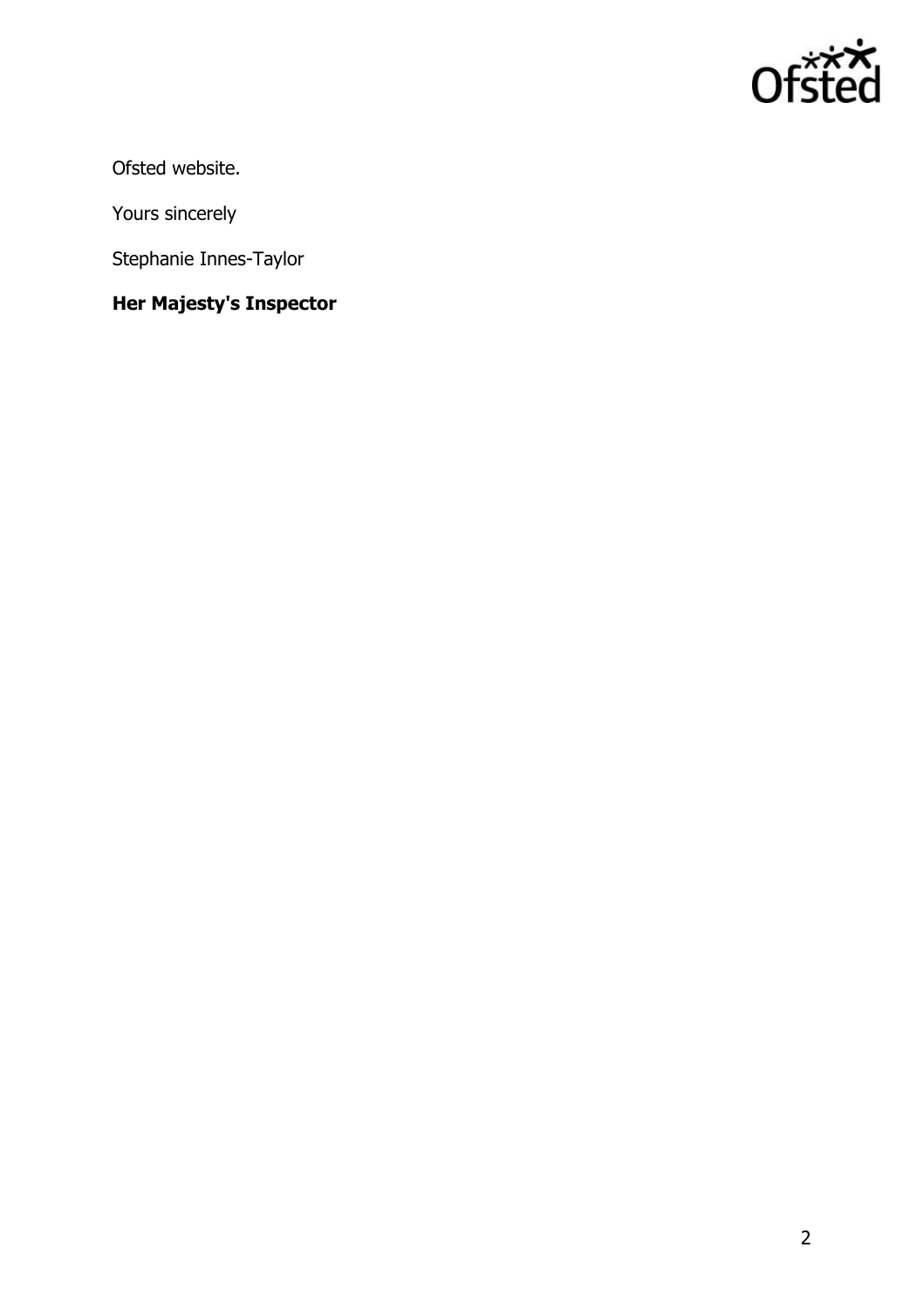

### **Annex**

# **The areas for improvement identified during the inspection that took place in October 2017.**

- Improve the effectiveness of leadership and management at all levels, by:
	- ensuring that the trustees check more robustly the school's performance and hold school leaders to account for the progress that pupils make
	- ensuring that the pupils feel safe at school, particularly at breaktimes and lunchtimes
	- ensuring that all teachers have high expectations and check more closely on the progress that the pupils are making in their learning
	- using the information from leaders' monitoring of teaching to evaluate the school's effectiveness accurately and to tackle the weaknesses in teaching more rigorously than is the case currently
	- training the subject leaders to know how well pupils are achieving in the subject areas that they lead
	- making sure that the actions set for teachers, as part of the appraisal process, are more precise, in order to help teachers to improve their performance
	- allocating and monitoring the use of additional funding for disadvantaged pupils and for pupils who have special educational needs (SEN) and/or disabilities more effectively, to enable these pupils to make good progress
	- strengthening provision to develop pupils' understanding of British values and their knowledge of different faiths and cultures
	- strengthening the quality of information provided to parents about their child's progress
	- ensuring that the curriculum is broad and balanced and pupils learn well in a wide range of subjects.
- Improve the quality of teaching, learning and assessment by ensuring that teachers:
	- assess more accurately the needs of the pupils, including the most able and those who have SEN and/or disabilities
	- plan work which is more closely matched to pupils' individual needs
	- address pupils' misconceptions in a timely way
	- develop pupils' reading comprehension skills, so that they have a deeper understanding of the texts that they read
	- improve pupils' writing skills in key stage 1 by encouraging pupils to check that their sentences make sense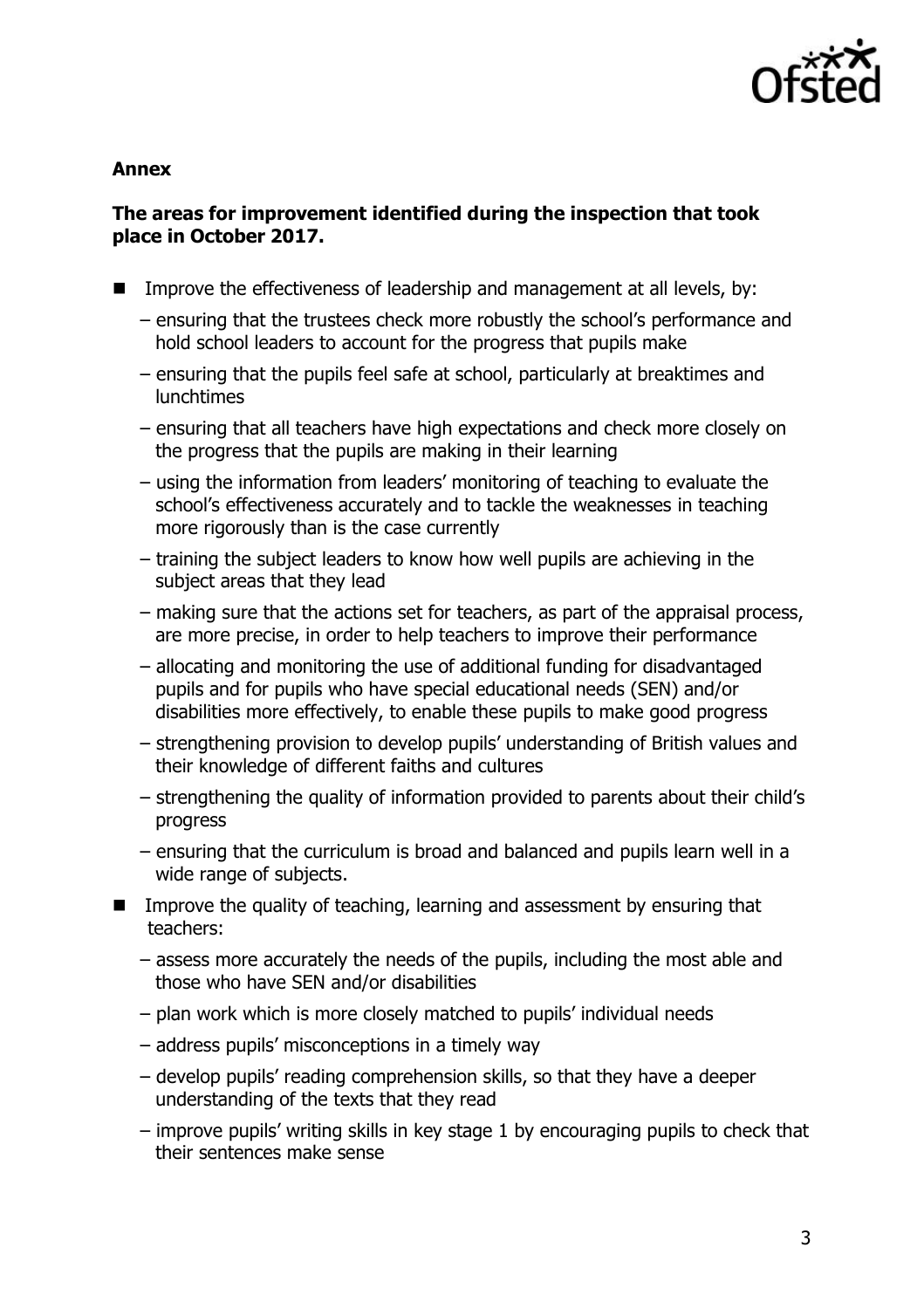

- strengthen pupils' ability to reason mathematically, so that they can answer accurately more challenging questions.
- Strengthen pupils' personal development, behaviour and welfare by:
	- reducing the proportion of pupils, particularly disadvantaged pupils, who are persistently absent, by working more closely with pupils and their parents to explore how the causes of absence can be overcome
	- reducing the amount of low-level disruption in lessons
	- reducing the number of fixed-term exclusions
	- improving pupils' attitudes to learning, so that more pupils are engaged in their learning
	- improving the school's arrangements for dealing with bullying and ensuring that these are understood by pupils and their parents
	- increasing pupils' confidence in all staff to deal effectively with their concerns about bullying.
- **IMPROVE THE leadership in the early years by checking closely that the** additional funding for disadvantaged pupils is helping them to make accelerated progress from their starting points.
- External reviews of governance and of the school's use of pupil premium funding should be undertaken to assess how these aspects of leadership and management may be improved.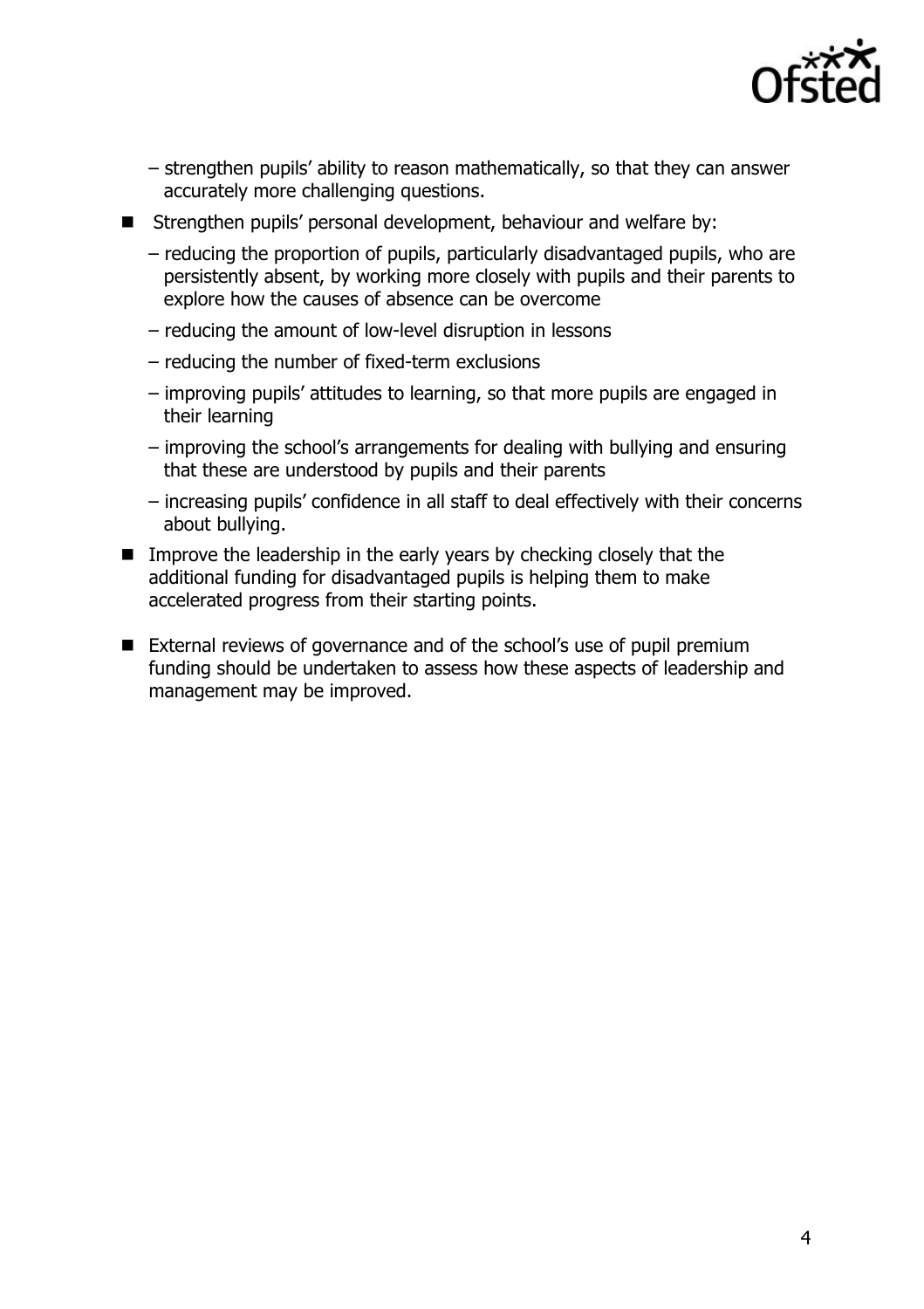

# **Report on the first monitoring inspection on 22 May 2018 to 23 May 2018**

# **Evidence**

Inspectors met with the interim executive headteacher, three assistant headteachers, several middle and subject leaders and other staff. The lead inspector met with the chair of the interim governing body and the interim chief executive officer for the Link Education Trust. Inspectors spoke with parents at the beginning of the day and with pupils informally at breaktimes, as well as meeting with groups of pupils. The inspectors observed pupils' behaviour at breaktimes, at lunchtimes and during lessons.

Inspectors visited classes, some jointly with the interim executive headteacher and an assistant headteacher, across different subjects and year groups. Inspectors also examined the work in a sample of pupils' books. The inspectors scrutinised a variety of documents, including those related to safeguarding, behaviour, attendance, the quality of teaching, learning and assessment, pupils' attainment and progress, and staff performance. Plans for improvement were evaluated. Inspectors assessed the impact of leaders' actions taken since the last inspection.

# **Context**

Since the inspection, the leader for the early years has left the school. In December 2017, the majority of trust officers for the Link Education Trust resigned. This left the school with no local governing body. An interim executive board was formed in May 2018. An interim chief executive officer for the trust has been appointed to support the school. The process has begun for the school to leave the Link Education Trust and become part of the Healing Multi-Academy Trust (HMAT) in November 2018. An interim executive headteacher has been appointed, who will become permanent in September 2018. An assistant headteacher has been promoted to the post of deputy headteacher from September 2018. The school is in the process of recruiting a new leader for the early years, who will also be another assistant headteacher.

## **The effectiveness of leadership and management**

The pace of change has been hindered by a period of turbulence within the trust. Some areas for improvement have only been addressed by leaders since January 2018, when the school was able to access effective support from the HMAT. This support is through their teaching school, the Humber Teaching School Alliance (HTSA).

School leaders are addressing effectively some of the areas for improvement identified at the last inspection. Your plans for improvement are thorough and focused on the necessary priorities. Parents, pupils and members of staff are positive about the improvements to the school. Pupils who spoke with inspectors all agreed that they enjoy school and that teachers are, as one pupil described, 'fun and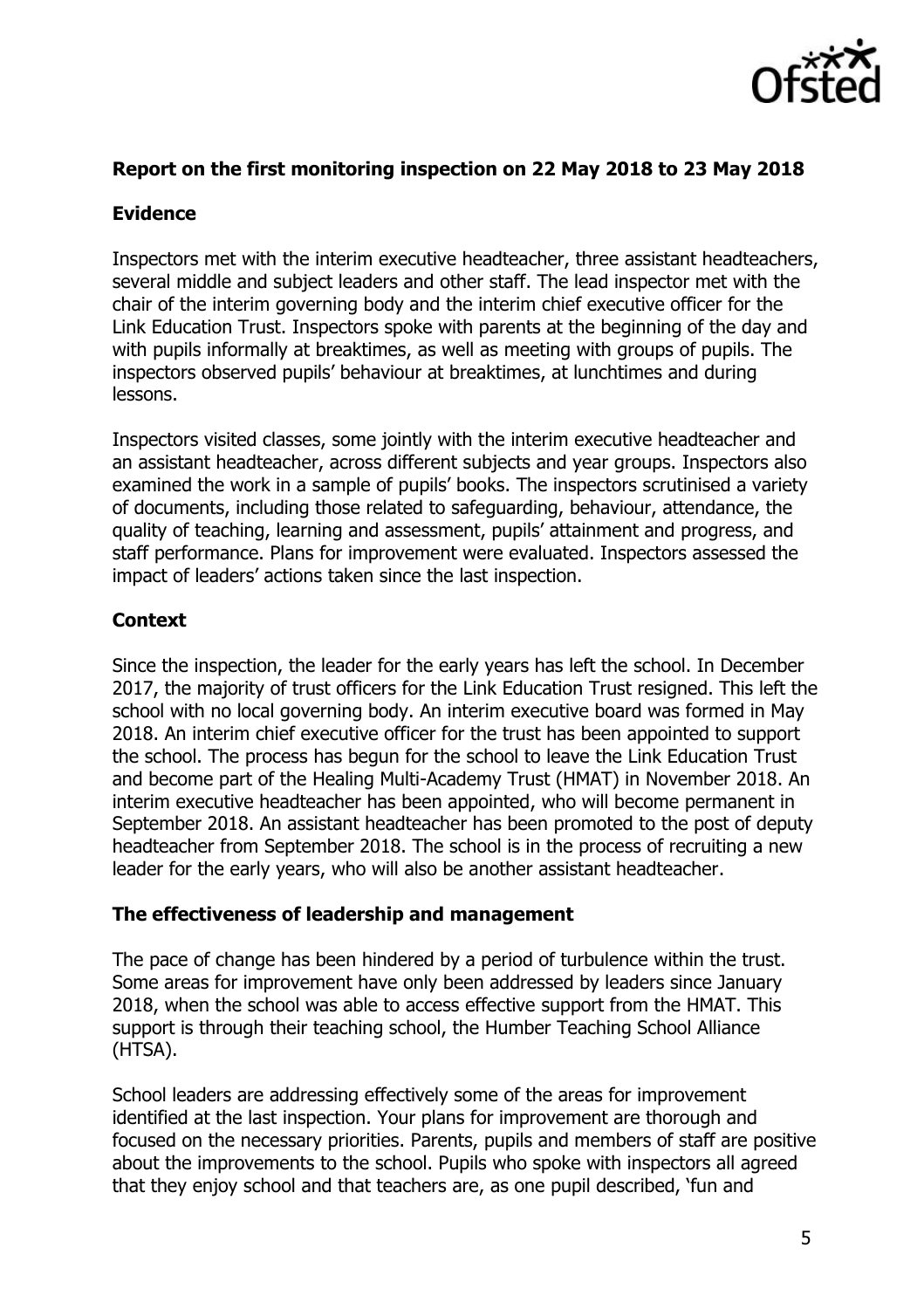

friendly'. Parents praised the way that staff are now more available to talk to and that the quality of learning is improving. Staff value the opportunities that they now have to access more training to improve their practice.

You reacted promptly after the last inspection to ensure that pupils feel safe at school. You have ensured that considerable improvements have been made to standards of behaviour. You have trained staff to improve their management of pupils' behaviour and have introduced successful changes to the way breaktimes and lunchtimes are managed. Additional and regular staff checks on how pupils are feeling throughout the school day have enabled pupils to feel valued and to trust adults in school. For example, one pupil told me: 'If I'm worried, I can talk to my teacher, or if I don't feel ready to talk, I can write my worry down and put it in our class worry box. My teacher checks the box regularly and will come and have a quiet word with me to see if I'm okay.' Pupils have a very good understanding of the measures taken to keep them safe in school. They value the weekly reminders that you give them to ensure that they are aware of risks and safety procedures and they know who to talk to if they have concerns.

You have accessed good-quality specialist advice through the HTSA. This has enabled you to review teaching methods and draw up helpful action plans to tackle the school's weaknesses. The quality of teaching is improving. However, the significant changes in the way pupils are now taught means that some initiatives, including raising teachers' expectations of what pupils can achieve, are at an early stage of development. Their impact on pupils' attainment and progress throughout the academy cannot yet be demonstrated. Nevertheless, improvements in pupils' behaviour in lessons enable teachers to teach more effectively and for pupils to do better. The academy is now in a good position to focus on ensuring that improvements to the quality of teaching accelerate pupils' progress and raise their attainment.

The appointment of an interim executive headteacher in March has strengthened the leadership of the school. Middle and subject leaders have clear plans for improvement and are knowledgeable about their areas of responsibility. Leaders have made improvements to the way that information about how well pupils are achieving in different subjects is collected and evaluated to ensure that information about the progress pupils are making is accurate.

Leaders are currently reviewing systems which will better enable them to hold staff to account for the performance of different groups of pupils. Teachers who spoke with inspectors said that they are being supported well to improve their practice.

Leaders have improved systems for their monitoring and evaluating of teaching. Specialist leaders in education from the teaching school alliance have supported school leaders to improve the way that they use the information from their evaluations of teaching. Consequently, leaders have a more accurate understanding of the strengths in teaching and have taken decisive action to tackle weaknesses.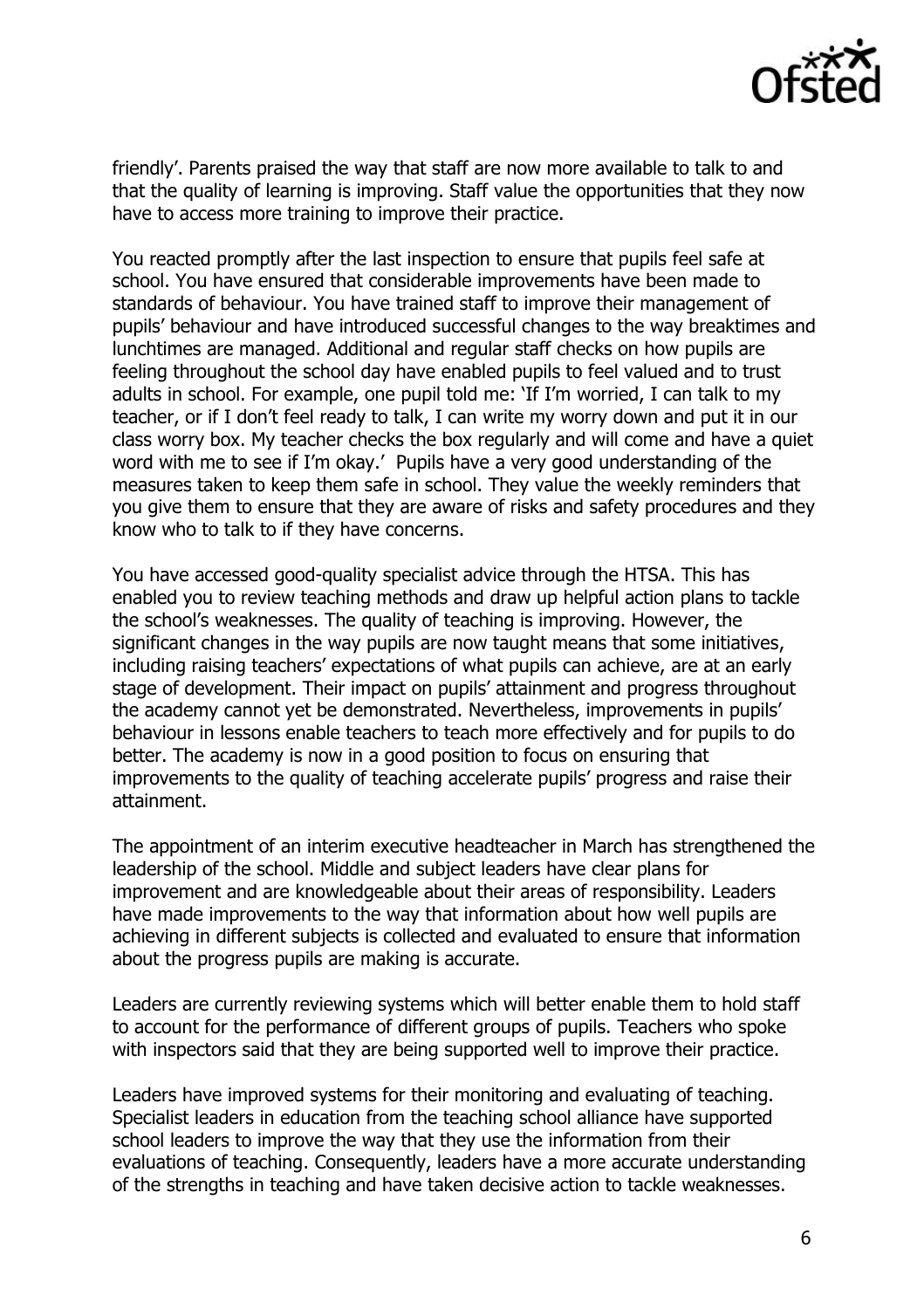

Leaders have carried out interim reviews of the actions set for teachers as part of their appraisal process in order to help teachers improve their performance. Leaders have identified that the appraisal system needs to be amended to reflect the changes that are taking place in the school, and to improve teaching and raise standards. A new, more precisely targeted appraisal process has been considered and a revised format is to be implemented from September 2018.

Leaders have effectively introduced changes to the way information is communicated to parents about their child's progress. The vast majority of parents who spoke with inspectors were positive about the information that they receive about their child. Teachers are more regularly available to talk to parents before and after school and parents have termly opportunities to formally discuss their child's progress. Parents with children who have SEN and/or disabilities felt particularly well supported and informed.

Leaders have reviewed the curriculum. The assistant headteacher with responsibility for improving the curriculum is passionate and determined to ensure that the curriculum is broad and balanced. He has developed a comprehensive and appropriate plan to introduce substantial changes to both the content and the teaching of the curriculum. He has ensured that there are good quality experiences planned across a wide range of subjects to build knowledge and enhance the life experiences of pupils, particularly those pupils who are disadvantaged. The improved curriculum is to be implemented from September 2018.

Little progress has been made to improve the provision to develop pupils' understanding of British values and their knowledge of different faiths and cultures. Conversations with pupils from different year groups showed that their awareness of these areas is limited. Leaders agree that this is a key priority for the new curriculum in the new academic year.

Senior leaders have reacted promptly to improve the leadership of the early years. A specialist leader in education (SLE) for the early years from the HTSA is supporting teachers to improve the quality of both teaching and the curriculum to ensure that children make a good start to their school life. The SLE has an appropriate action plan which aims at securing rapid improvements. Leaders are in the process of appointing a new leader for the early years. This successful applicant will also serve as an assistant headteacher, in order to further strengthen the senior leadership team.

School leaders were asked to use additional funding effectively, to improve progress for disadvantaged pupils and for pupils who have SEN and/or disabilities. Senior leaders have further identified that the monitoring and evaluation of provision for pupils who have SEN and/or disabilities is a significant area of weakness. With the support of the HTSA, a review of the impact of funding and provision is to take place as a matter of urgency.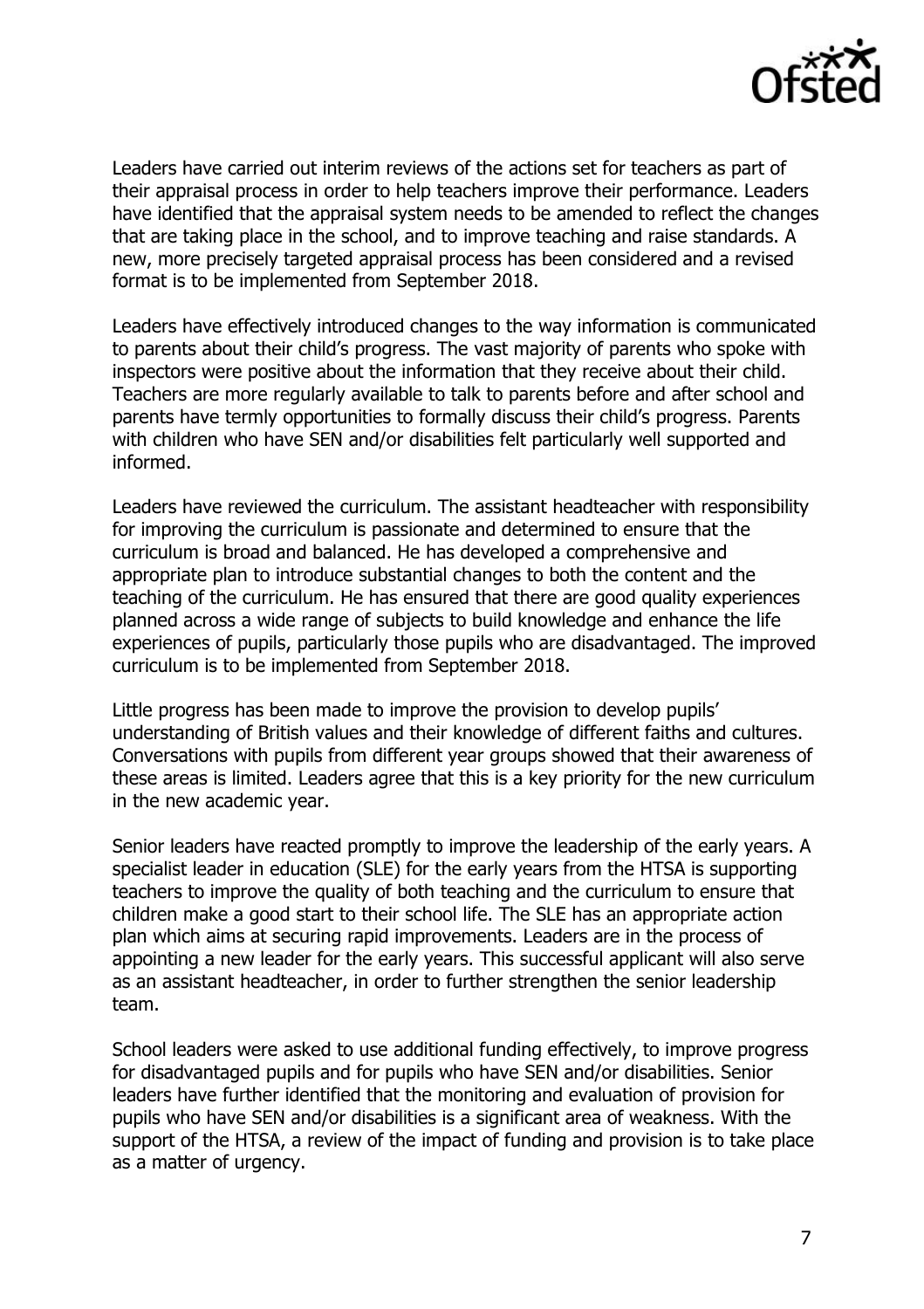

The review of the pupil premium was delayed and has only recently been carried out. The report identifies clear suggestions for an effective strategy to improve outcomes for pupils. Leaders' actions to establish a revised plan are still at an early stage. However, they understand that they must act without delay to implement the suggested strategies to enable pupils entitled to the additional funding to make good progress.

An external review of governance has not yet taken place. Shortly after the previous inspection, the majority of the trustees resigned and only three trustees remained. Governance of the school was therefore ineffective. In March 2018, an interim chief executive officer was appointed to the Link Education Trust and he began the process of establishing an interim executive board of governors. The board met for the first time at the beginning of May. The chair of the board is an experienced leader for governance. Members of the board have a range of relevant skills and knowledge that are suitable to provide effective challenge and support to school leaders. A review of governance is urgently planned to take place within the next few weeks.

#### **Quality of teaching, learning and assessment**

Leaders have begun the process of improving the quality of teaching, learning and assessment. Teachers are now generally assessing the performance of pupils more accurately. However, a minority of pupils require additional support. Work in pupils' books and observations of lessons show that not all teachers use assessment information carefully to plan work that meets pupils' needs and abilities. School leaders are addressing this and providing support through the HTSA to secure consistently good teaching. They have identified that teachers' skills in assessing pupils' work needs further development. Inspectors' scrutiny of pupils' work and observations in lessons showed that the way teachers use assessment information to plan work to meet pupils' needs and abilities is inconsistent across classes and year groups. School leaders are committed to tackling underperformance, and they provide targeted feedback and training to teachers through the HTSA to help them improve.

At the last inspection, teachers were asked to ensure that they provide prompt help when pupils are struggling to understand what is being taught. Only limited progress has been made in this area. In lessons, teachers do not consistently address misconceptions promptly, or appropriately, to prevent pupils becoming confused or repeating mistakes. In books, misconceptions are often overlooked by teachers and pupils then repeat mistakes.

The leaders for English have trained staff in a new approach to the teaching of reading. After initial trials of the approach in some year groups, it is now being introduced across the school. Good-quality texts have been purchased to motivate pupils to read. Teachers use these texts to plan topics of work that interest pupils. Whole-class reading comprehension lessons are encouraging pupils to have a better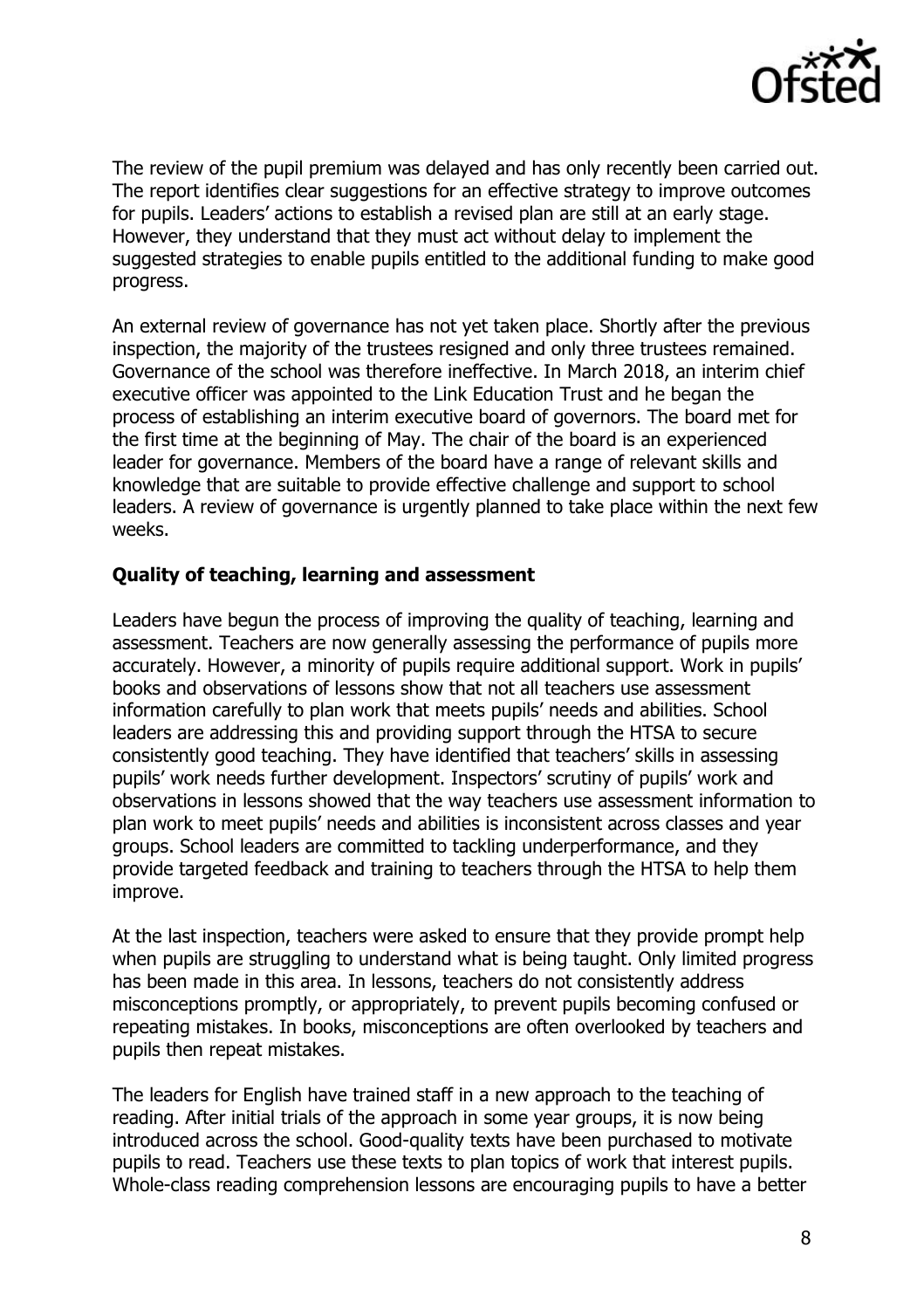

understanding of the texts that they read. Reading challenges and rewards are inspiring pupils to read more regularly at home and in school. The English leaders are clear about how they want to develop pupils' reading skills further and improve outcomes in reading for all pupils.

Work to develop pupils' writing skills is at an early stage of development. Pupils in key stage 2 are encouraged to edit and improve their writing to include specific features for different audiences. However, the impact on the quality of pupils' work is inconsistent. Minimal improvements have been made to the quality of pupils' writing in key stage 1. Too often, pupils' writing in key stage 1 is difficult to read and does not make sense.

Actions taken to improve teaching and learning in mathematics are having a positive impact. Most teachers are beginning to plan more opportunities for pupils to solve problems and develop their reasoning skills. They make good use of resources and visual imagery to make learning meaningful and relevant to everyday life. However, such practice is not evident in all classes. The leader for mathematics has closely monitored and evaluated the quality of teaching in the subject. From this, she has developed an action plan which includes training staff in order to improve their knowledge and skills. This training is due to take place in June and is a key priority for the next academic year.

### **Personal development, behaviour and welfare**

You have effectively addressed the issues with pupils' behaviour identified at the last inspection. Behaviour around school is managed well by staff. Pupils generally demonstrate good attitudes to learning. In lessons, inspectors saw no incidents of low-level disruption by pupils. However, some pupils did lose concentration when work was not well matched to their earlier learning.

Pupils who spoke with inspectors were united in their opinion that behaviour across the school has improved. They say that you set clear expectations and when incidents of poor behaviour or bullying do occur, staff deal with them quickly and fairly. Pupils have a good understanding of what constitutes bullying. They explained to me that you ensure that they are given regular opportunities to talk about any worries that they may have. They were confident that they now know who they can talk to if they feel worried.

Pupils praised the new arrangements at breaktimes and lunchtimes, which mean, as one pupil put it, 'less fall outs and more fun'. Parents who spoke with inspectors were very positive about the improvements made in the way that the school responds to incidents of poor behaviour and bullying. They say that staff are approachable and deal with issues well.

Improvements to the way behaviour is managed by staff have led to a significant reduction in the number of fixed-term exclusions. There have been no exclusions